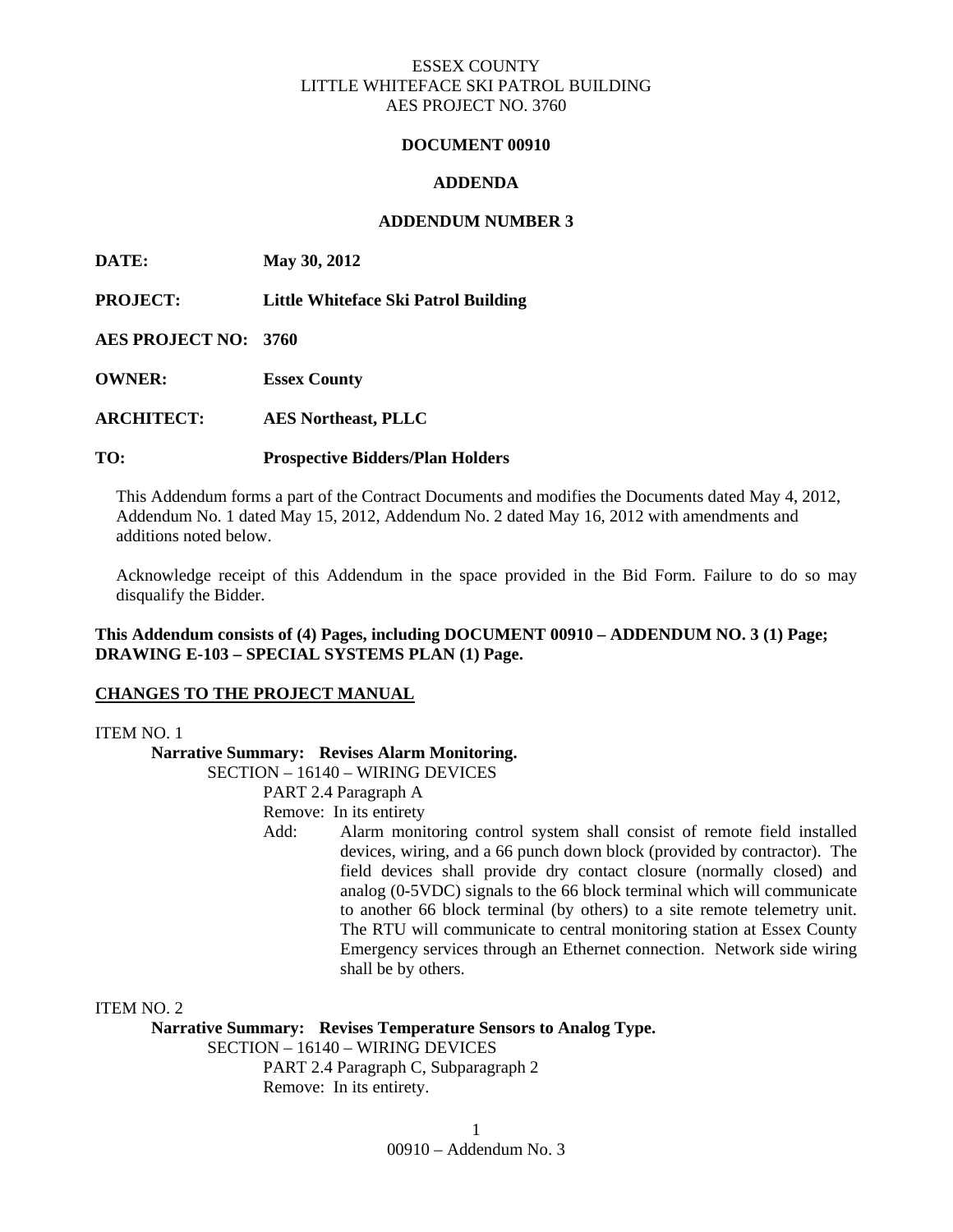## ESSEX COUNTY LITTLE WHITEFACE SKI PATROL BUILDING AES PROJECT NO. 3760

 Add: Analog Temperature Sensors: Room temperature sensor, 12 VDC Input, 0-5VDC output, temperature range: 32°F to 122°F, LCD display, thermistor sensing element, thermoplastic enclosing UL listed.

## **CHANGES TO THE DRAWINGS**

#### ITEM NO. 3

# **Narrative Summary: Change Symbol References.**

 DRAWING C-102 – ENLARGED SITE PLAN Delete: C-501 and C-502 in cross section symbols. Insert: C-201 and C-202 respectively, in cross section symbols.

#### ITEM NO. 4

 **Narrative Summary: Revises Drawing for Alarm Monitoring Updates.**  DRAWING E-103 – SPECIAL SYSTEMS PLAN Delete: In its entirety. Insert: Revised Drawing E-103

#### **QUESTIONS**

| Question No. 1 | Is the Type A windows listed in the specs have to be a sliding window? The others<br>are double hung.                                                                                                                                                                                                                                                                                                         |
|----------------|---------------------------------------------------------------------------------------------------------------------------------------------------------------------------------------------------------------------------------------------------------------------------------------------------------------------------------------------------------------------------------------------------------------|
| <b>ANSWER</b>  | This window will be used as a service window, so it must remain a sliding<br>window.                                                                                                                                                                                                                                                                                                                          |
| Question No. 2 | For the Generator Discharge Air Control Damper, Ruskin recommends: Due to heat<br>build-up in Exhaust Ductwork after the generator shuts off, a time delay of min 15<br>min before the exhaust damper closes is required. The heat must dissipate into the<br>room or to atmosphere due to a reaction by the Foam Injected Insulated blade of the<br>Control Damper specified to the build-up of temperature. |
| <b>ANSWER</b>  | The generator exhaust damper shall be the non-insulated type, opposed blade,<br>concealed linkeage, all aluminum construction, AMCA licensed Class A, -70°F to<br>275°F temperature limits.                                                                                                                                                                                                                   |
| Question No. 3 | It appears that the rock excavation is not quantifiable from the drawings. Will the<br>Owner and consultant consider making the rock removal a unit price item with an<br>assumed base bid quantity?                                                                                                                                                                                                          |
| <b>ANSWER</b>  | No, the quantity of rock can be estimated from the drawings.                                                                                                                                                                                                                                                                                                                                                  |
| Question No. 4 | Who/which contractor is responsible for the mountain road maintenance (from the<br>base lodge to the top of Little Whiteface Mountain) and who decides if it is<br>acceptable/passable?                                                                                                                                                                                                                       |
| <b>ANSWER</b>  | The general contractor (GC Contract) is responsible for road maintenance.                                                                                                                                                                                                                                                                                                                                     |
| Question No. 5 | Who/which contractor is responsible for temporary power installation?                                                                                                                                                                                                                                                                                                                                         |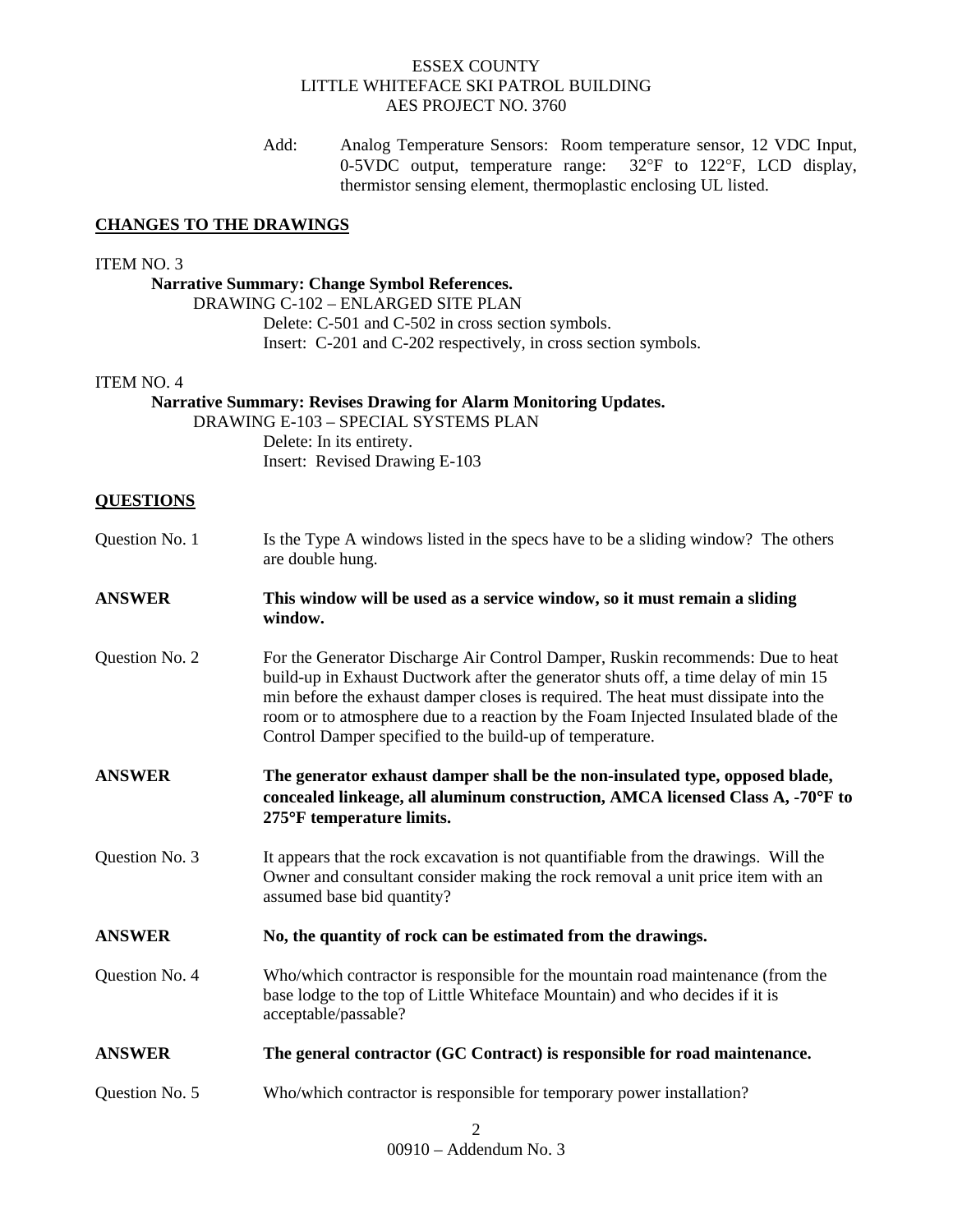# ESSEX COUNTY LITTLE WHITEFACE SKI PATROL BUILDING AES PROJECT NO. 3760

| <b>ANSWER</b>   | The electrical contractor (E Contract) is responsible for temporary power<br>installation.                                                                                                                                                                                  |
|-----------------|-----------------------------------------------------------------------------------------------------------------------------------------------------------------------------------------------------------------------------------------------------------------------------|
| Question No. 6  | Who/which contractor is responsible for providing portable sanitation unit at the<br>jobsite?                                                                                                                                                                               |
| <b>ANSWER</b>   | The general contractor (GC Contract) is responsible for providing the portable<br>sanitation unit.                                                                                                                                                                          |
| Question No. 7  | Does the construction require installation of the generator and some large antennas<br>prior to enclosure of the building?                                                                                                                                                  |
| <b>ANSWER</b>   | Yes, coordinate the work with the Owner's vendors and other prime contractors.                                                                                                                                                                                              |
| Question No. 8  | Who/which contractor will provide fuel for the generator, heating units, etc?                                                                                                                                                                                               |
| <b>ANSWER</b>   | Electrical contractor (E Contract) and mechanical contractor (M Contract)<br>contractors shall provide fuel for initial startup of respective equipment.                                                                                                                    |
| Question No. 9  | Will Whiteface Mountain allow disposal of the excavated rock and demolished<br>concrete on the jobsite at the top of the Mountain, or does it have to be transported to<br>the bottom of the Mountain or disposed off-site?                                                 |
| <b>ANSWER</b>   | Excavated rock and demolished concrete can be deposited within 1/4 mile of the<br>top of the mountain at the designated location. All other materials must be<br>disposed off-site. Contractor is responsible for transport, loading, and unloading<br>rock and concrete.   |
| Question No. 13 | Can Whiteface Mountain transport any or all materials to the top of the Mountain for<br>the Contractor?                                                                                                                                                                     |
| <b>ANSWER</b>   | No, however, Whiteface Mountain will transport materials to the top of the<br>mountain on a per diem basis for the transport vehicle and driver, excluding<br>loading and off-loading. Contact Whiteface Mountain for per diem pricing.<br>(Bruce McCulley: (518) 946-2223) |
| Question No. 14 | Who do we send our questions to regarding the bidding, bid documents, etc.?                                                                                                                                                                                                 |
| <b>ANSWER</b>   | Linda Wolf, Purchasing Agent, Essex County; Telephone Number (518) 873-<br>3332; Email: lwolf@co.essex.ny.us.                                                                                                                                                               |
| Question No. 15 | What is the deadline for sending questions to the County?                                                                                                                                                                                                                   |
| <b>ANSWER</b>   | May 30, 2012.<br><b>END DOCUMENT</b>                                                                                                                                                                                                                                        |